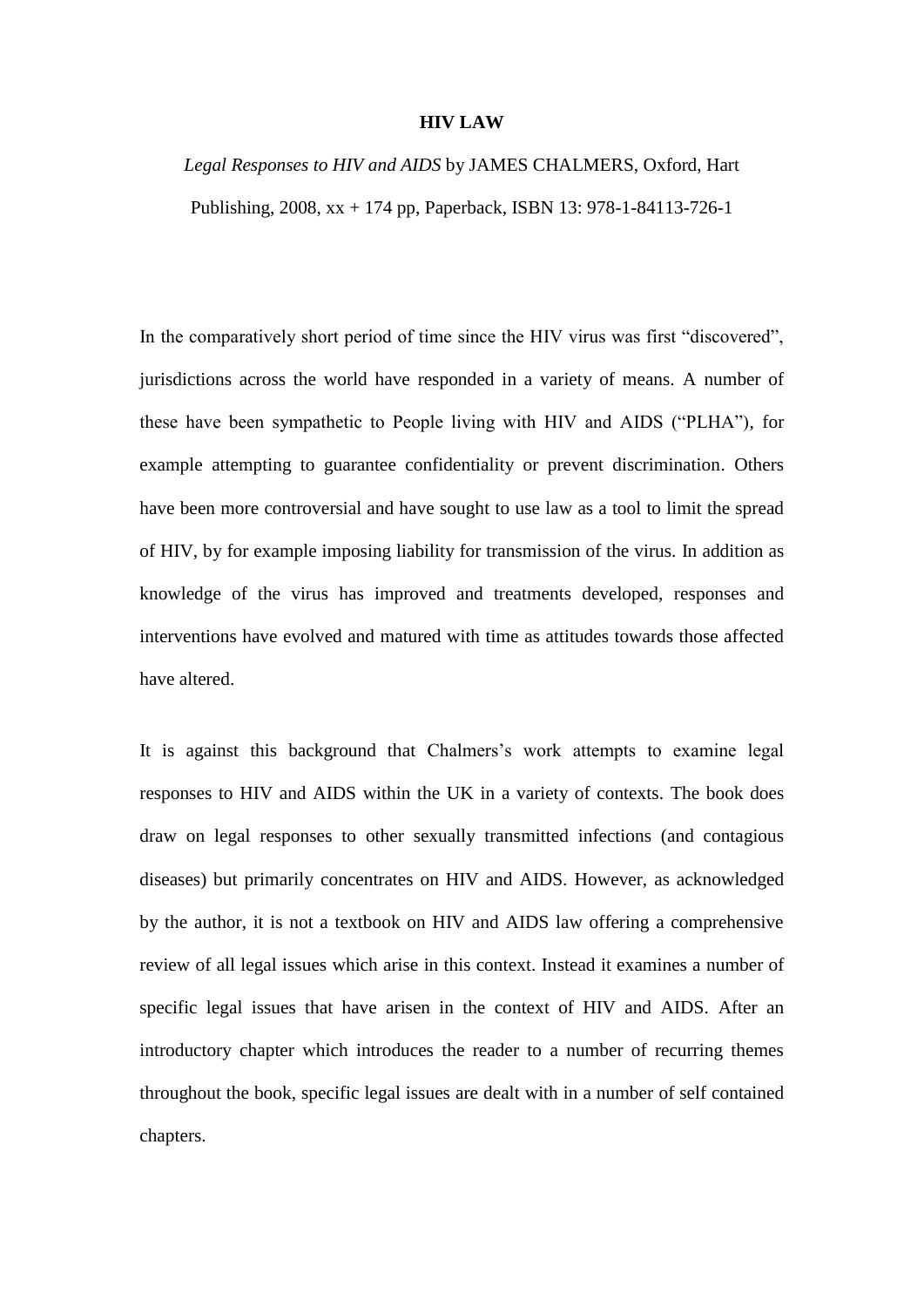Chapter two for example investigates the legal and ethical issues surrounding testing for HIV infection. Referring to both legal and non-legal sources Chalmers explores the issue of consent to HIV testing, asking and investigating does mere consent to testing suffice or must an individual specifically consent to an HIV test? The historical development of legal and professional opinion is clearly documented, as is the possible alteration to the law by the Human Tissue Act 2004. As well as examining consensual testing, the book also investigates unlinked anonymous testing, antenatal testing, premarital testing and the possibility of compulsory testing following alleged criminal activity. Whilst examining compulsory testing following criminal activity, Chalmers draws upon the experience in Scotland and in particular the consultation paper published by the Scottish Executive in 2005 concerning this issue. He skilfully examines the weaknesses of the proposed Scottish position by reference to both medical evidence and also the potential conflict with the European Convention on Human Rights.

Chapter three examines the issue of confidentiality and discusses the circumstances in which a duty to breach confidentiality might arise, whilst chapter four examines measures which have been either taken or proposed in order to reduce the spread of HIV. Here Chalmers concentrates on harm minimisation in relation to injecting drug users and examines the legal issues surrounding two topics – community needle exchange schemes and harm reduction measures in prisons. He acknowledges that harm reduction measures in prisons, most notably the provision of condoms and needle exchange, have faced opposition from some prison authorities. These authorities are opposed to the provision of condoms, believing that sexual activity in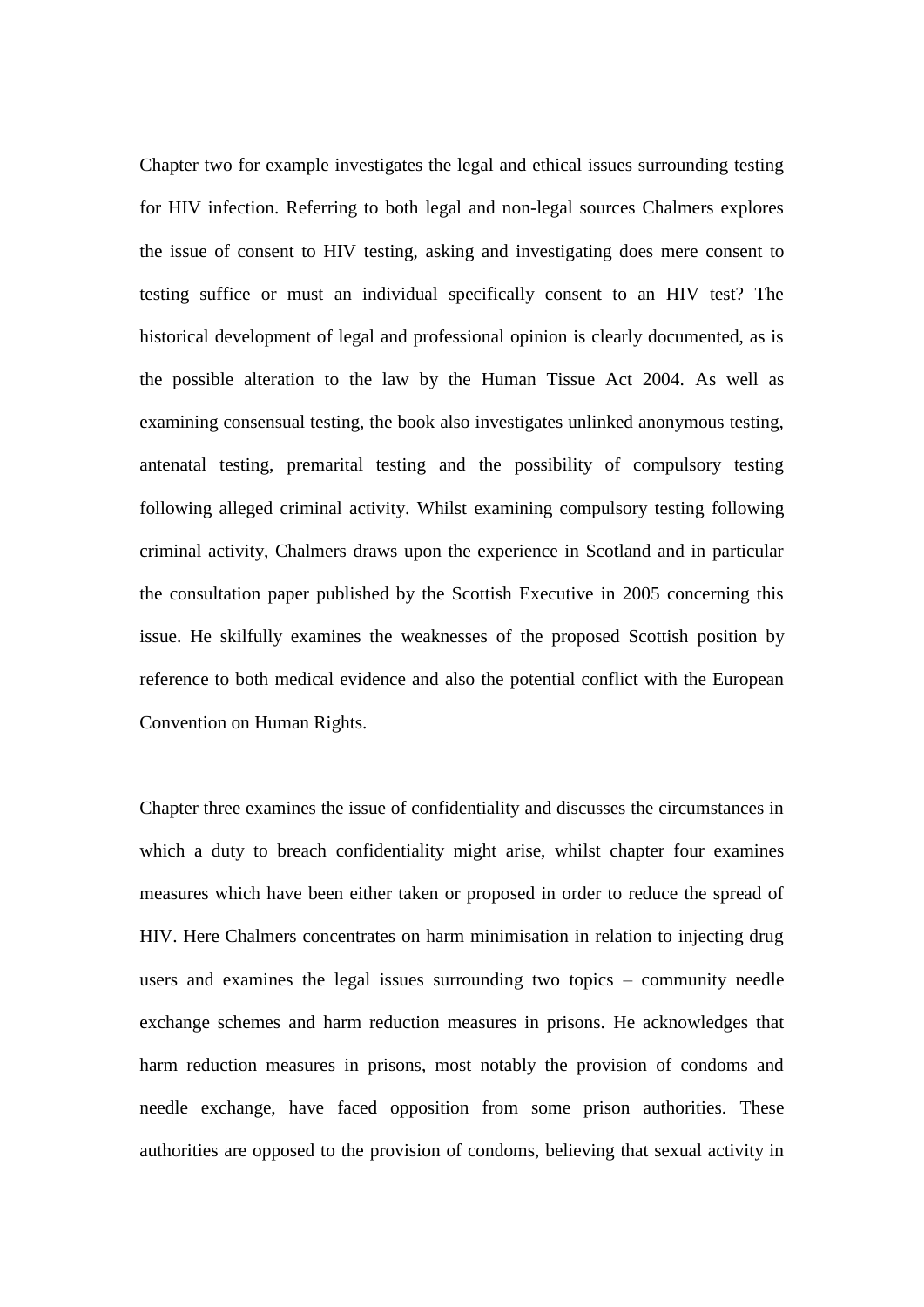prison should be discouraged rather than condoned; whilst needle exchanges have faced opposition for similar reasons and for the fact that needles have the potential to be used as weapons within the prison environment. It is against this backdrop that Chalmers conducts an interesting examination as to whether harm reduction measures in prison might be compelled by the exercise of Tort law.

The next chapter outlines the circumstances in which an individual's HIV-positive status may form the basis for a claim that they should not be deported from the UK when they have no other basis for remaining in the country. Chalmers recognises that as treatments for HIV have developed, to the extent that for many HIV is a chronic disease rather than an inevitably fatal condition, the legal system has been presented with new challenges. Due to the fact that these treatments are expensive and not widely available in those parts of the globe where HIV infection is most widespread, there has been significant tension over issues such as asylum, immigration and deportation. He does an exemplary job of analysing the law in this area, making reference to the wider social constraints which inevitably shape the thought processes of the judiciary within this area. There is discussion and analysis of the decisions in both *D v United Kingdom<sup>1</sup>* and *N v Secretary of State for the Home Department*<sup>2</sup> and also an interesting examination of whether, as an alternative approach, PLHA might seek to resist deportation by asserting a claim to refugee status under the 1951 Refugee Convention. There is however no discussion of the European Court of Human Rights' stage of proceedings in *N v Secretary of State for the Home* 

 1 (1997) 24 EHRR 423 2 [2005] 2 AC 296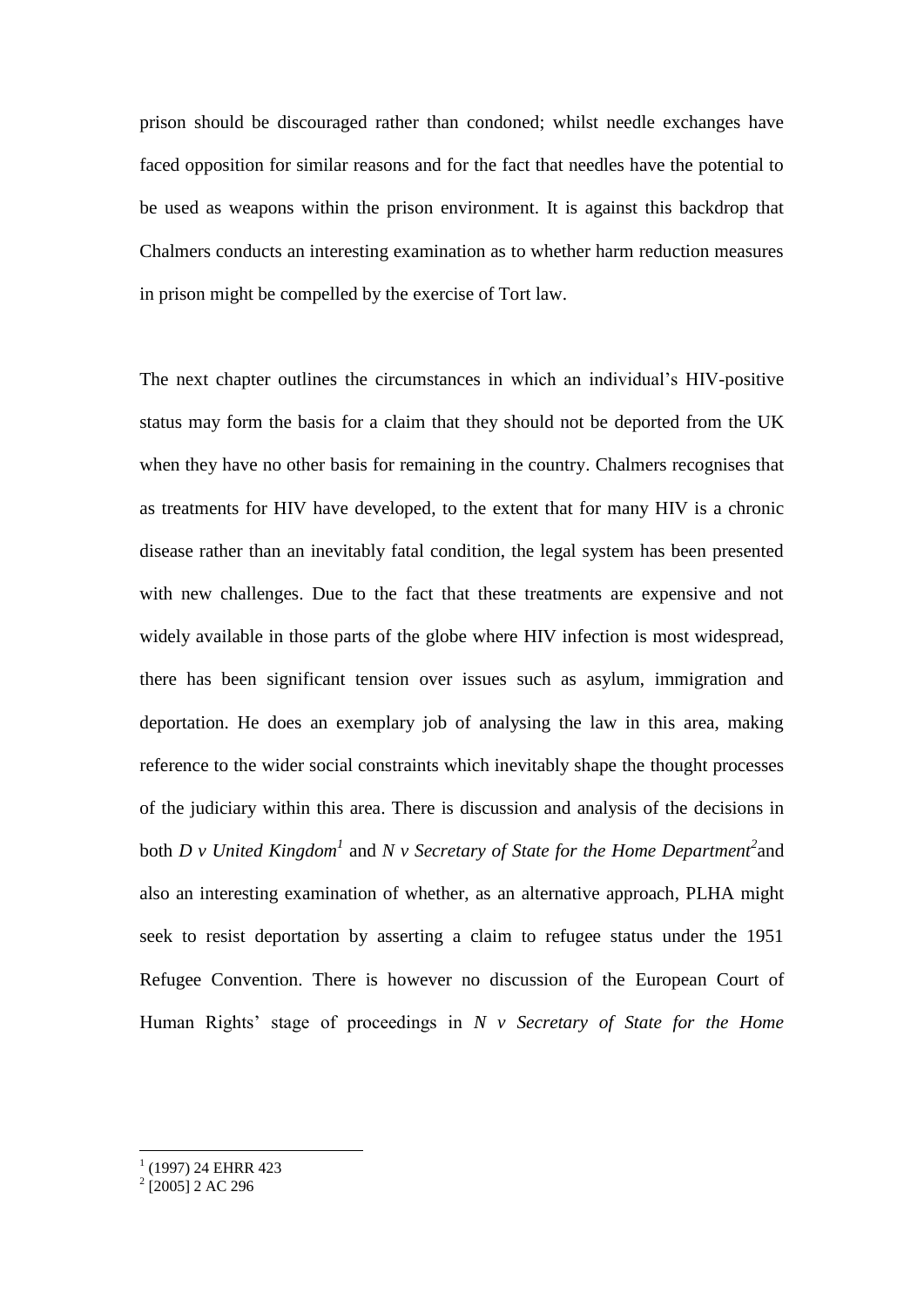*Department*<sup>3</sup>, although one suspects this is due to editorial timelines rather than conscious omission.

Chalmers next tackles the thorny issue of the criminalisation of HIV transmission and traces the development of the law in this area from the decision in  $R$  v Clarence<sup>4</sup>. He examines the uncertainties that persist in this area including whether the *mens rea*  requirement for a prosecution under section 20 of the Offences Against the Person Act 1861 necessitates a positive HIV test and what is required for consent to operate as a defence. The case against criminalisation is examined and a number of key arguments of those who argue against criminalisation are tackled and rebutted. This chapter ends with a brief examination of the Crown Prosecution Service's guidelines covering prosecutions in this area which are, in Chalmers's opinion, a "missed opportunity" as they neither provide guidance as to when the power to prosecute will be used or offer any contribution to consistent decision-making within this area. The book then ends with a brief note on patent law in the area of access to treatment.

In sum, Chalmers is to be commended on an admirable work. His book presents the reader with an excellent introduction to a number of topics of key importance within this area. However it then attempts, and succeeds, in analysing those topics in greater depth and from a number different perspectives. It is apparent that Chalmers appreciates that the law in this area is shaped by a variety of conflicting external sources and he does a commendable job of conveying this message. Those seeking an introduction to this area would be hard pressed to find a better work.

1

<sup>3</sup> *N v United Kingdom* [2008] ECHR 26565/05 4 (1889) LR 22 QBD 23